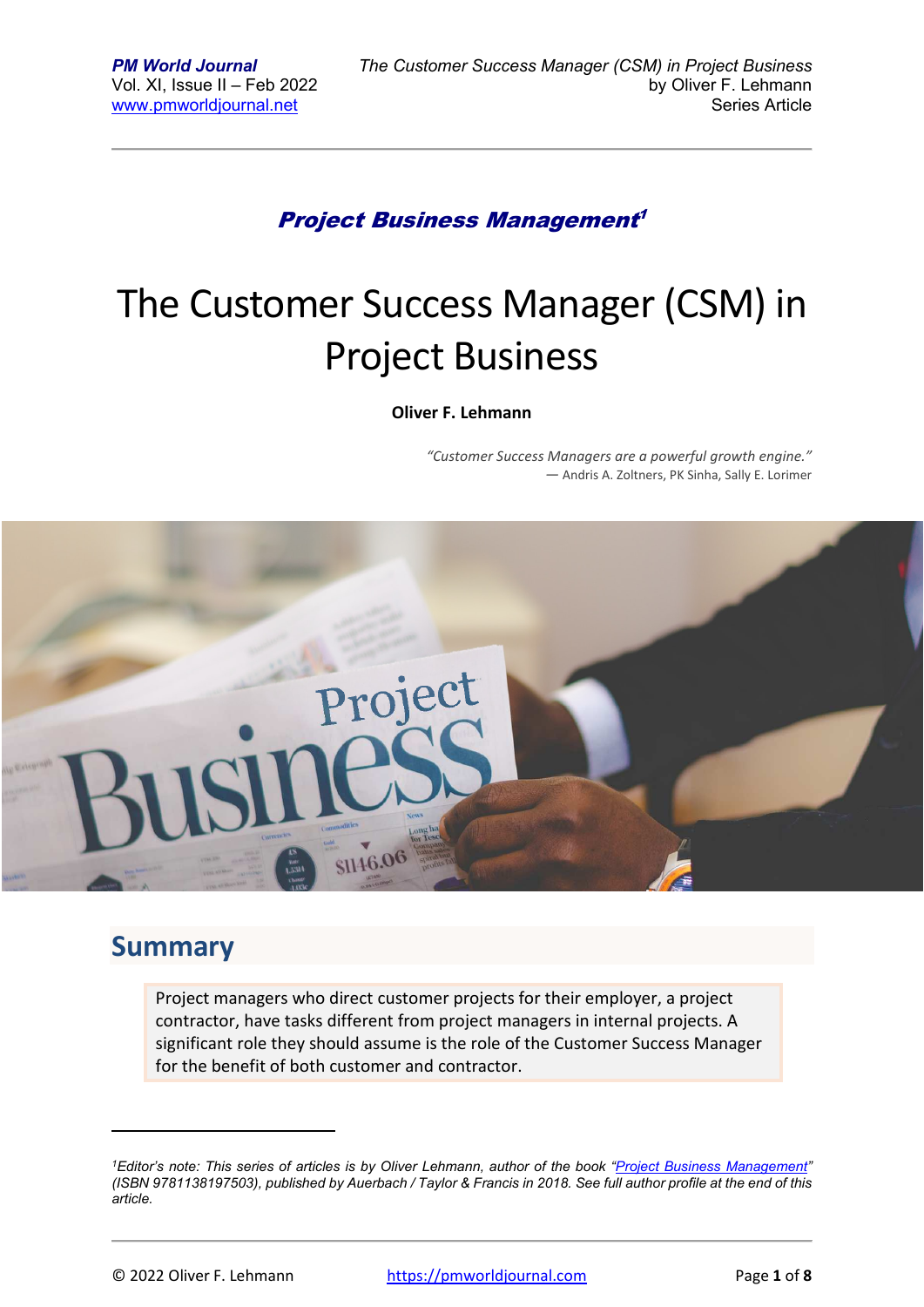### **What is a Customer Success Manager?**

The Customer Success Manager  $(CSM)^2$  is a relatively new role in organizations. It was developed in the last decade and implemented in many organizations. It is based on the understanding that an ongoing business relationship between a customer organization and a contractor must be managed to ensure delightful value delivery for both sides.

An article in Harvard Business Review of 2019 describes this role in detail.<sup>3</sup> In essence, it says that CSMs bridge the trench "between product expertise and customer insight." The CSM's place would be in sales or nearby this discipline in an operational product and service business. There, the job is to use the time while an often-anonymous business is done to make the customer come back and want more.

Project business is different.



©2022, Project Business Foundation

*Figure 1: Project business involves at least two parties, a customer and a contractor. Typically, each side has a project manager.* 

Projects are temporary and unique undertakings. Projects can take months, possibly years, and every moment is a new opportunity for the contractor to make the customer happy or frustrate them and jeopardize project success. The same is true in the opposite direction: As

 $2$  For disambiguation – the project management, the acronym CSM is also known for "Certified Scrum Master". This is not how the acronym is used in this article.

<sup>3</sup> (Zoltners, Sinha & Lorimer, 2019)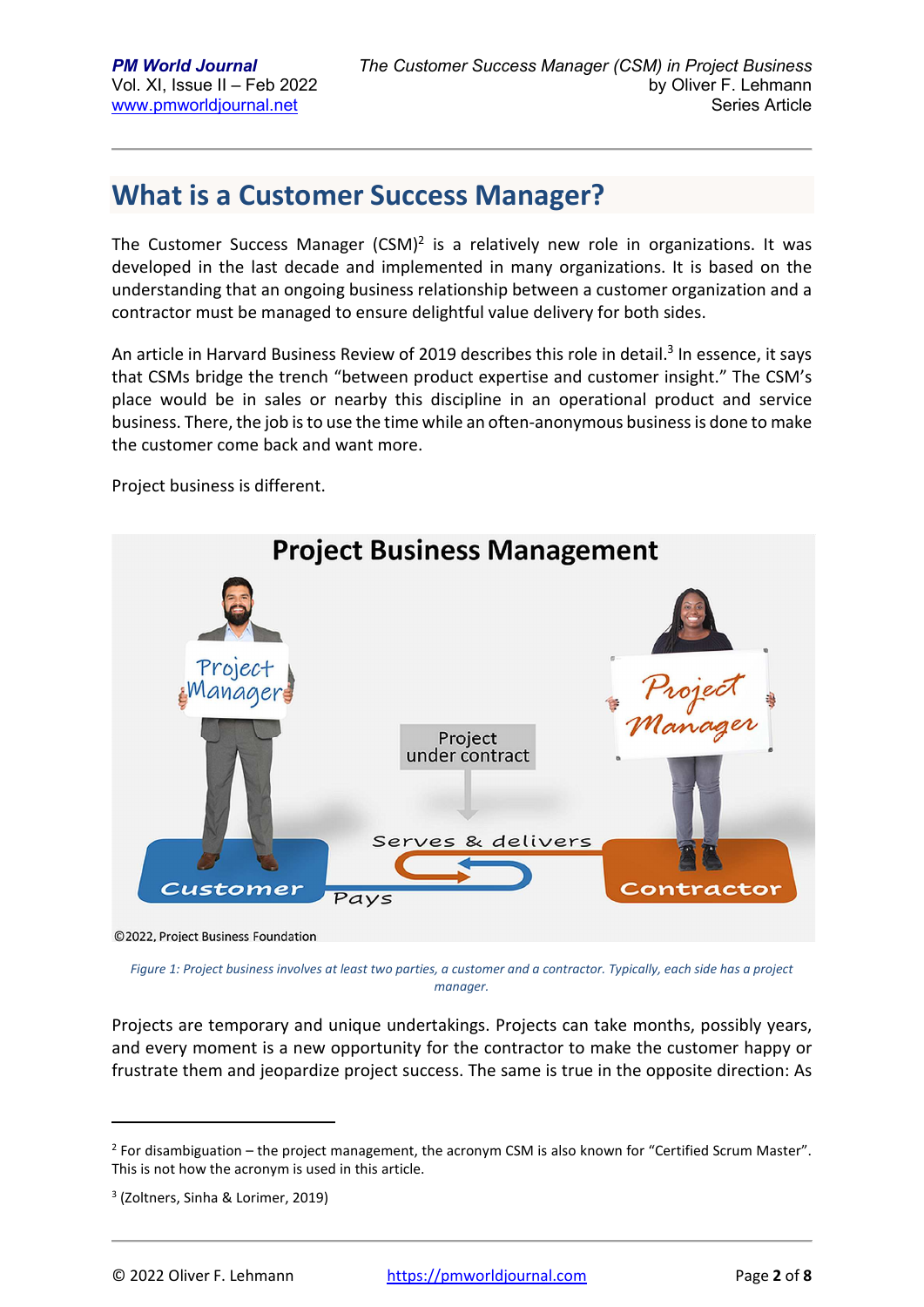a customer, if the intention is to receive an excellent product and enjoyable service, frustrating the contractor is probably the wrong thing to do.

Having a Customer Success Manager may help: In a report published by the social network and job portal LinkedIn, Customer Success Specialist was #6 on the list of emerging jobs in 2020 and was the highest-ranking among the emerging non-technical jobs.<sup>4</sup> The topic is hot, and customers have many options to end the business with a contractor and try another one. A CSM could help increase the customer's loyalty and improve the business value.

CSM Practice has published an in-depth discussion of the role of a Customer Success Manager.<sup>5</sup> This adds as a competency "Empathy," which would indeed help meet the objectives of customer projects.

So, would the Customer Success Manager be a beneficial role in Project Business? And who should be the CSM in this discipline?

### **Project Business Takes the Lead**

Project Business occurs when two or more organizations do projects together as customers and contractors. The main task of the contractor organization is to provide services and deliver products as needed and contractually agreed upon.

The main task of the customer in this relationship is to pay in return.

Figure 1 shows how ideally, both parties have a project manager. While both project managers are involved with project business—they sit on different sides of the negotiation table—this article will focus on the contract-side project manager.

In August 2021, the Project Business Foundation surveyed Make-or-Buy decisions in organizations that do projects. It asked field practitioners about the trend in these decisions: Is the tendency to do more often project work in-house, or is the trend towards more procurement?

In each direction, the respondents could choose among three steps, with a seventh step in the middle saying that they do not see a change in the past and do not expect one for the future.

Figure 2 shows the responses.

<sup>4</sup> (LinkedIn, 2020)

<sup>5</sup> (Natividad, 2021)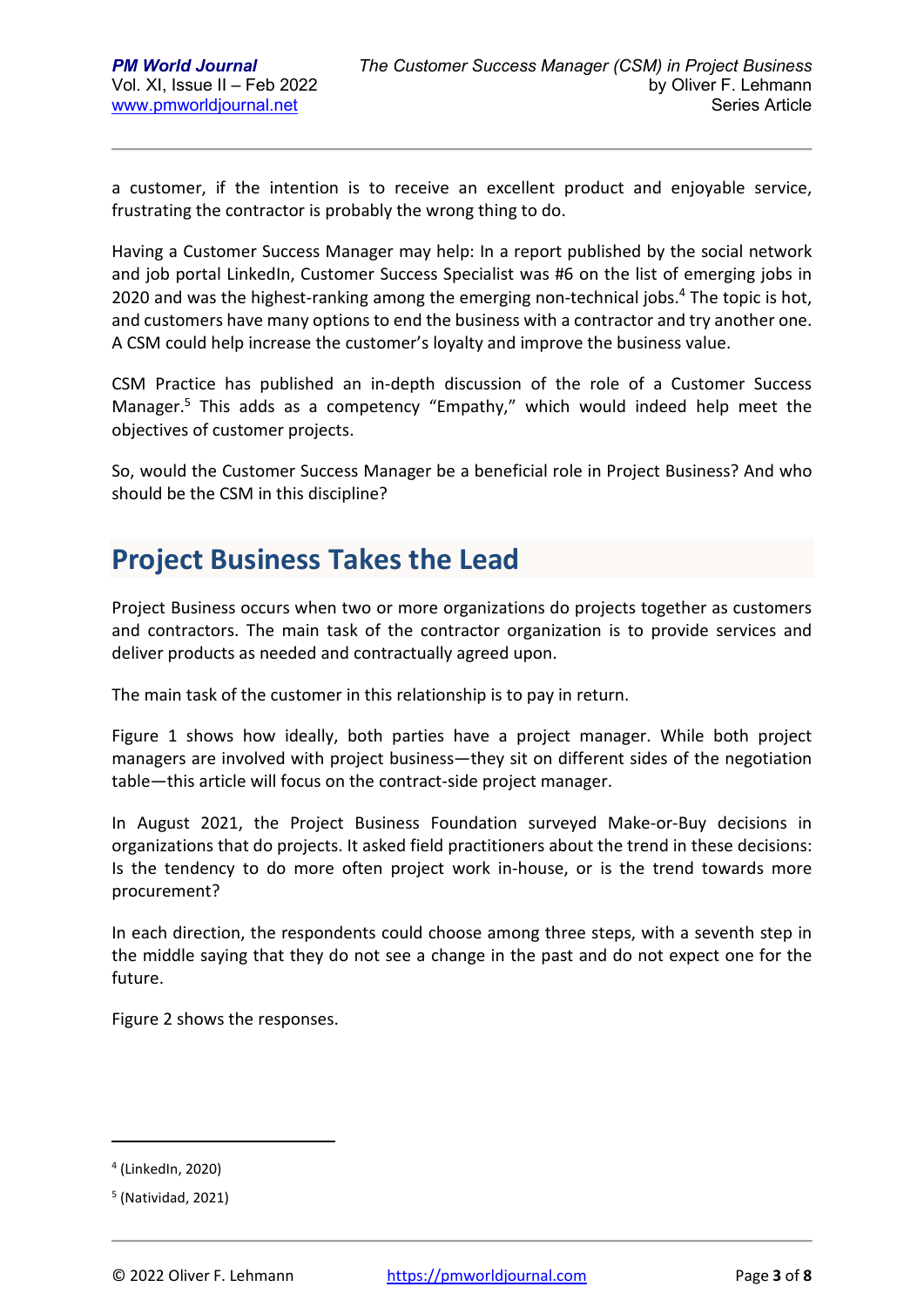Make-or-Buy decisions are the typical starting point for project business. When the decision is made to "Make", the project will become internal. When the option "Buy" is chosen, it will become a customer project for one or more contractors.

In the survey, two out of three respondents reported a trend in their organizations to *Buy* more often, while less than 30% said they see a trend towards *Make*. This is a business-wide and global trend and confirms a similar study from January 2017.<sup>6</sup>



*Figure 2: Based on the experiences of the recent past and the expectations for the future, what is the trend? More Make or more Buy?<sup>7</sup>*

The finding is fundamentally confirmed by the responses to another question: What share of project work is given to contractors?

Figure 3 shows the responses and compares them with the answers from 2017. The results show that in most projects, Project Business is already a reality. But it also shows how its relevance is growing further: The number of project managers who reported that 50% or more of the total project work is handed over to contractors was at 54.8% in 2017.

<sup>6</sup> (Lehmann, 2017)

<sup>7</sup> (Project Business Foundation, 2021)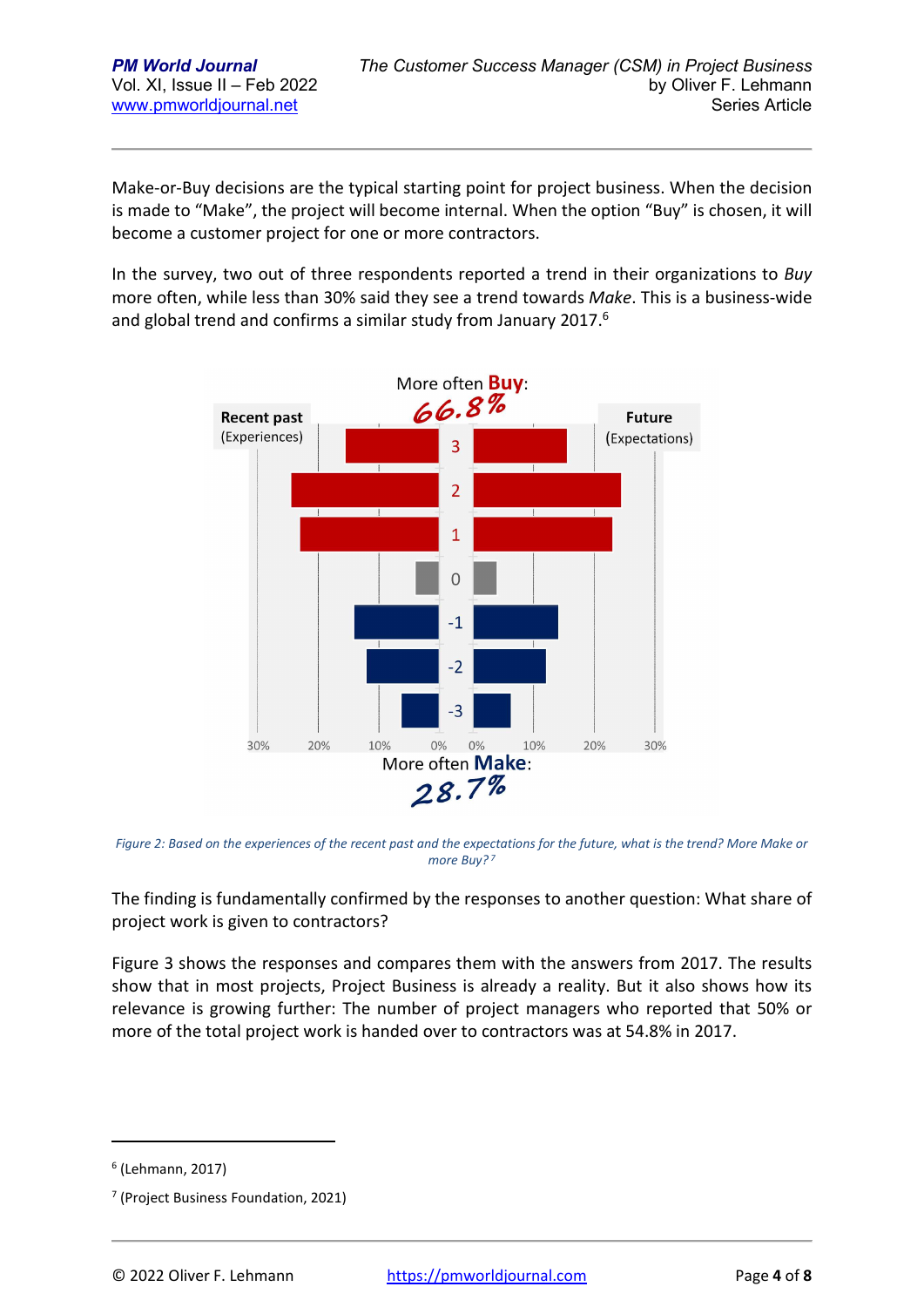In 2021, the number had grown to 65.2%. For many contractor organizations, Project Business is the primary source of income. For these organizations, projects do not just provide products; they are the product.

Project Business Management is clearly not a fringe topic. It is one of the significant trends in project management in the 21<sup>st</sup> Century.



*Figure 3: Share of work given to contractors, comparison of responses 01-2017-08-2021* 

#### **Customer Success Managers in Project Business**

As discussed above, a foundation of a CSM's success is customer insight. This includes indepth knowledge of the customer with their strengths and weaknesses. It further provides the understanding of the many opportunities to delight the customer and make them want more and identifies the caveats that can lead to frustration, conflicts, early termination of the project, and—in a worst-case—litigation.

In project business, who could be better positioned to assume this role than project managers? Working for the customer, and also with the customer, during the duration of the project, they figuratively open doors that have remained closed for a long time. They look under rugs and behind cupboards and know many things about the customer that this organization may not be aware of. They see the customers' risks, opportunities missed, and current problems that require resolution.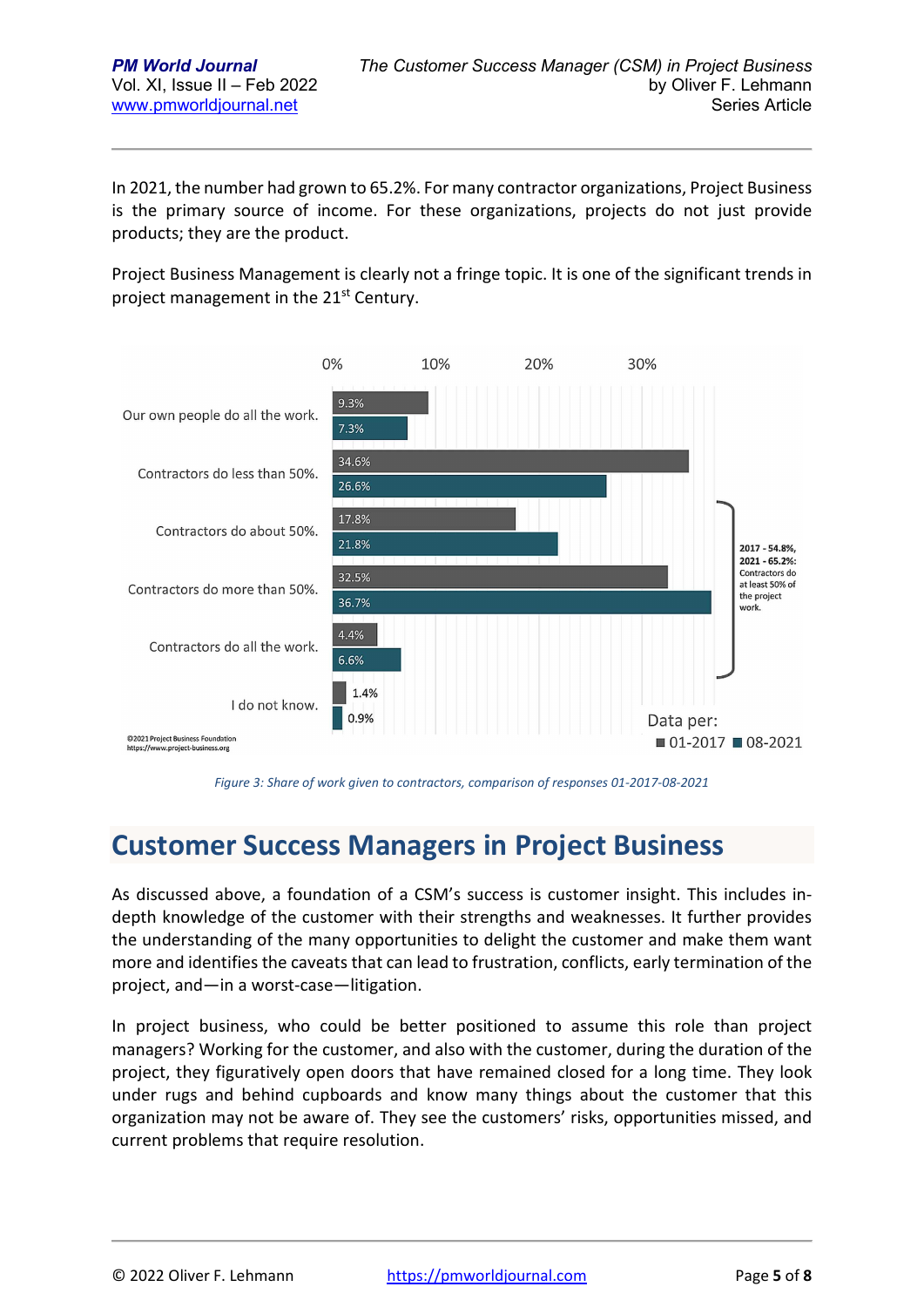And even more important: They know the individuals involved, their interests, and how they interact with each other.

Turning project managers into Customer Success Managers in projects, what would be their responsibilities on top of – well – project management?

- They help the customer develop a Benefits Management Plan<sup>8</sup>, a document describing how the customer organization will benefit most from the project and when.
- They observe the relationship with the customer and respond early when it is about to deteriorate or when opportunities materialize that allow improving it.
- They perform Benefit Engineering<sup>9</sup> to resolve problems on the contractor side and improve the value from the project for both customer and contractor.
- On the contractor side, they act as the product owner and advocate of the customer's interests.
- They are consultants to the customer when changes in the project environment occur and help make adjustments as necessary.

# **Recommendation**

Contractor organizations should rethink the role of the project manager. On top of traditional project management knowledge, they should help them develop business acumen and spirit, the proficiency to lead the project as a commercial business, and the will to apply it.

On top of that, more growth is needed: The ability to manage the business relationship in a way that makes the customer happy, grows to desire to want more, and makes the customer prepared to invest a fair amount of money for new business.

<sup>8</sup> (PMI, 2017, p. 33)

<sup>&</sup>lt;sup>9</sup> (Lehmann, 2017)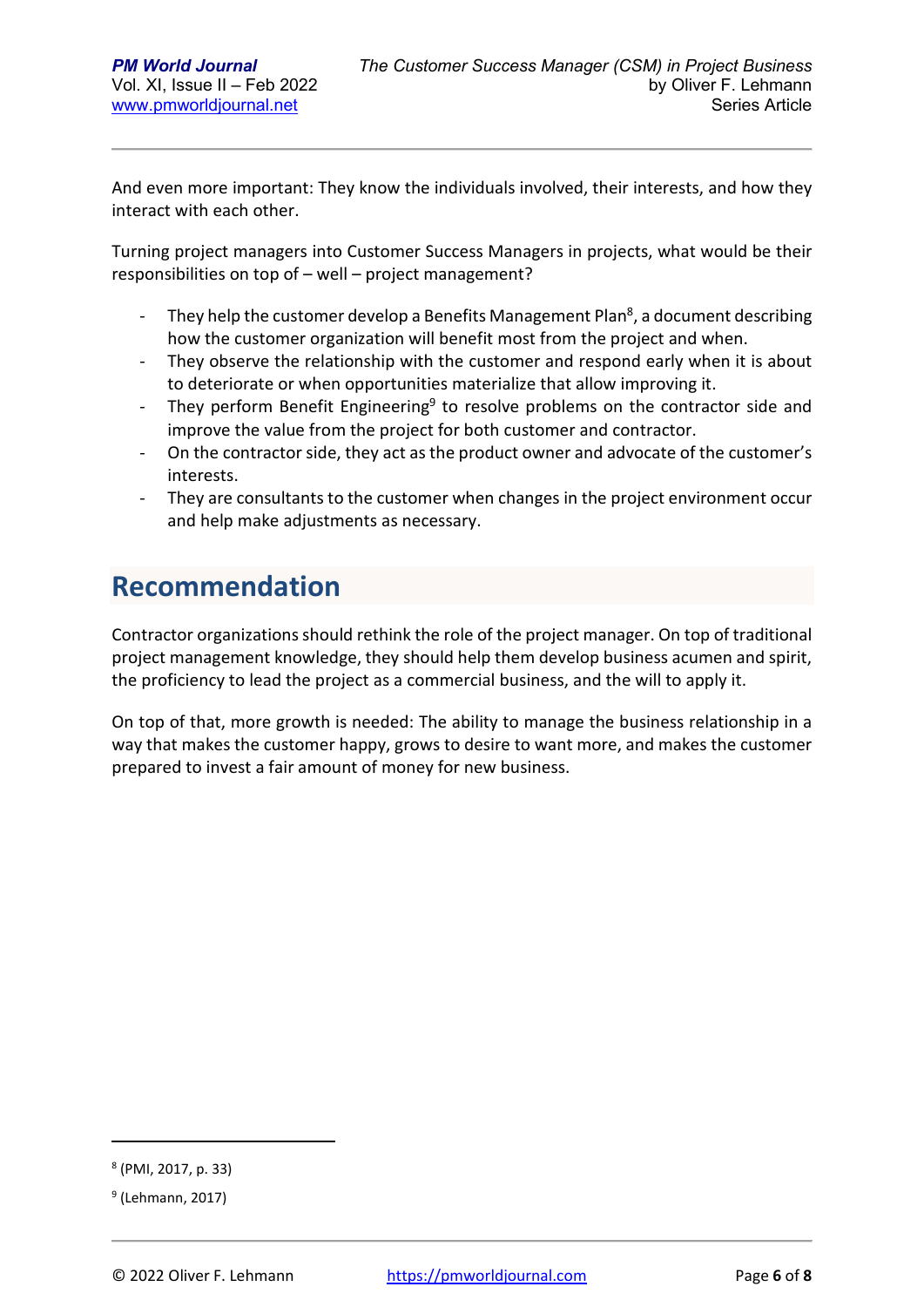# **References**

Lehmann, O.F. (2017) 'Crisis in Your Customer Project? Try Benefit Engineering', *Project Management World Journal*, November [Online]. Available from: https://pmworldlibrary.net/article/crisis-in-your-customer-project-try-benefit-engineering/ (Accessed: 31 January 2022).

Lehmann, O.F. (2017) 'Customer Projects: What is the Future of the Business?', *Project Management World Journal* [Online]. Available from: https://pmworldlibrary.net/article/customer-projects-what-is-the-future-of-the-business/ (Accessed: 31 December 2022).

LinkedIn (2020) *2020 Emerging jobs report*, Mountain View, CA, USA [Online]. Available from: https://business.linkedin.com/content/dam/me/business/en-us/talentsolutions/emerging-jobs-report/Emerging\_Jobs\_Report\_U.S.\_FINAL.pdf (Accessed: 31 January 2022).

Natividad, D.J.G. (2021) *What is a Customer Success Manager?*, Sunnyvale, CA, USA: CSM Practice [Online]. Available from: https://www.csmpractice.com/customer-success-manager (Accessed: 31 January 2022).

PMI (2017) *A Guide to the Project Management Body of Knowledge - PMBOK Guide*, 6th edition, Newtown Square, PA, USA: PMI - Project Management Institute, Inc.

Project Business Foundation (2021) *Market Report: Trends in Make or Buy Decisions*, September [Online]. Available from: https://www.project-business.org/academy1/surveymarket-trends (Accessed: 31 January 2021).

Zoltners, A.A., Sinha, P. & Lorimer, S.E. (2019) 'What Is a Customer Success Manager?', *Harvard Business Review*, November [Online]. Available from: https://hbr.org/2019/11/what-is-a-customer-success-manager (Accessed: 31 January 2022).

# **Copyright Note**

Illustrations:

- Unsplash
	- o Adeolu Eletu
	- o Joshua Earle
- Oliver F. Lehmann
- Project Business Foundation